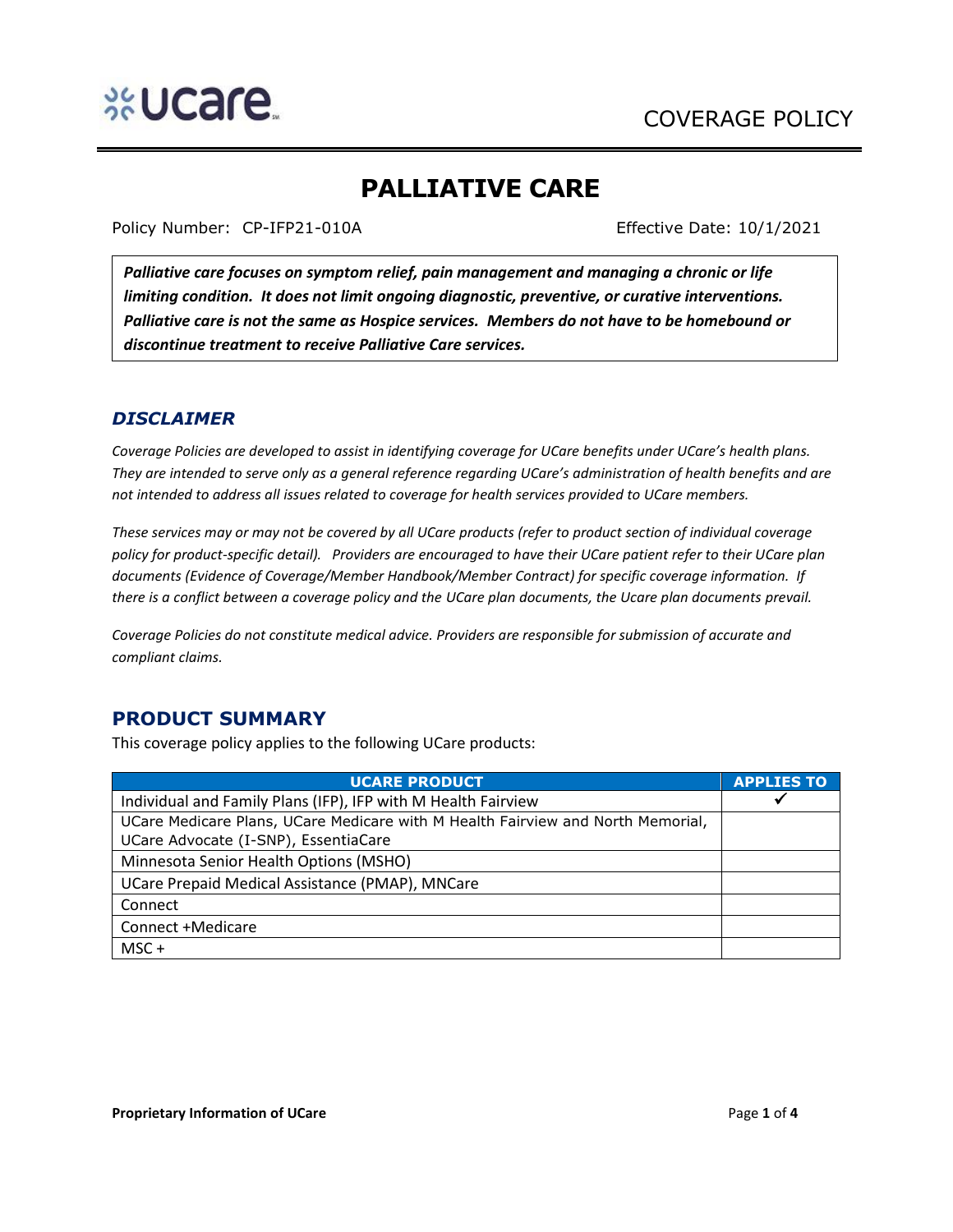# %Ucare

### **Benefit Category: HOME HEALTH SERVICES**

### **Definitions:**

Palliative care is specialized medical care for members living with a serious illness or life-limiting condition. The goal is to improve quality of life for both the member and their family, providing essential support at any age or stage of serious illness or condition, often together with curative treatment.

Palliative care:

- Addresses physical, intellectual, emotional, social, and spiritual needs to facilitate patient autonomy, access to information, and choice.
- Focuses on the relief of pain and suffering for members living with a serious illness or condition.
	- o Examples of serious illnesses may include, but are not limited to cancer, heart disease, lung disease, kidney disease, Alzheimer's, HIV/AIDS, amyotrophic lateral sclerosis (ALS), multiple sclerosis, Parkinson's.
- Uses team-based approach, providing essential support at any age or stage of serious illness or condition, often together with curative treatment.
- Helps match treatment options and choices to individual patients
- Focuses on patient's goals

Palliative Care interdisciplinary team may include the following types of healthcare providers:

- Palliative care physicians
- Nurses/Nurse Practitioners
- Social workers
- Pharmacists
- Mental health providers

Elements of palliative care may include:

- Partnering with primary or specialty healthcare provider
- Guidance regarding treatment options
- Assistance with advance care planning
- Caregiver support
- Patient and caregiver education
- Spiritual counseling
- Connecting with community resources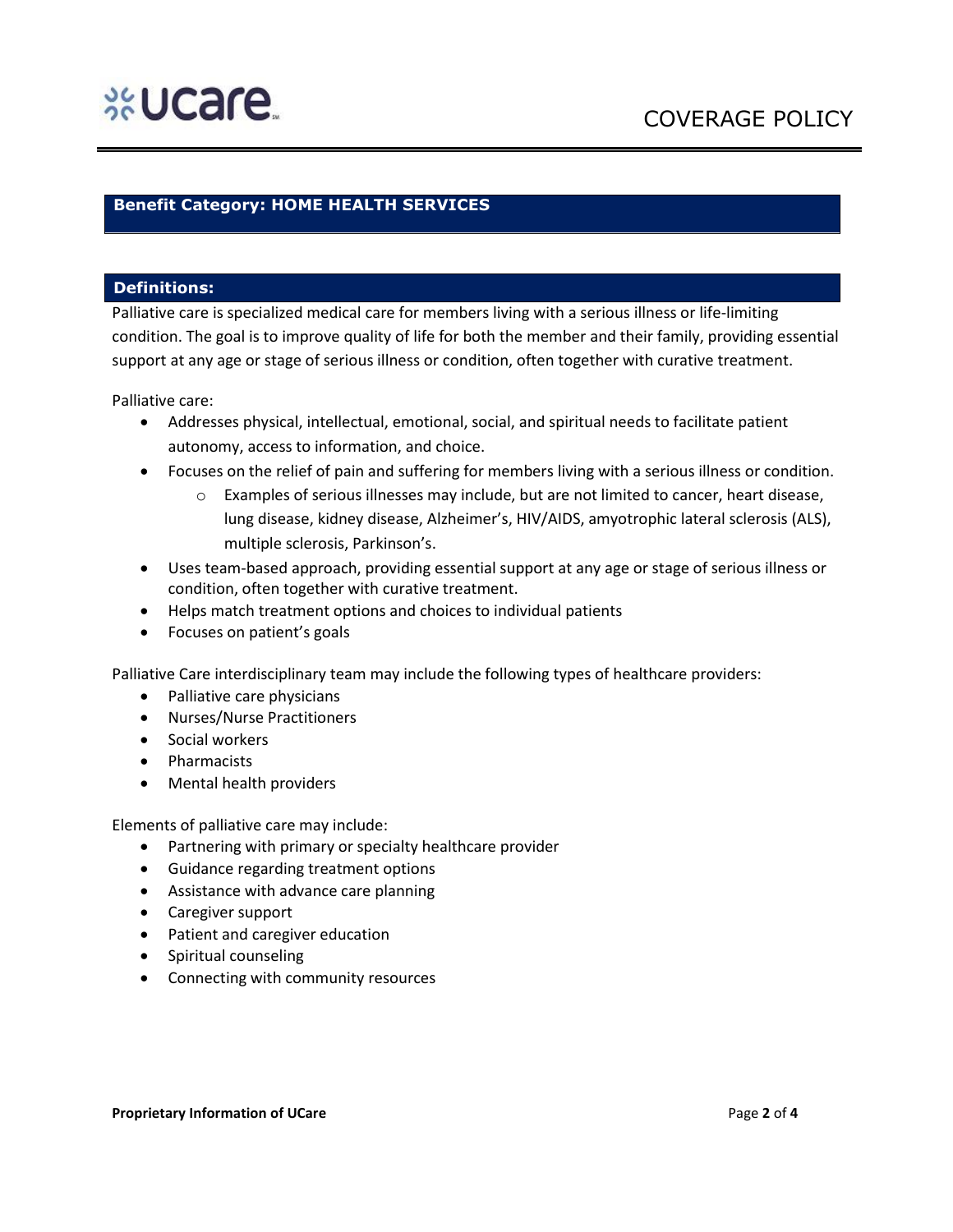# **%Ucare**

# COVERAGE POLICY

## **Coverage Policy**

### **Covered services**

The Palliative Care Team completes a review of systems and documents a comprehensive pain and symptom assessment. Elements of the assessment generally includes:

- Diagnosis
- Presenting problems
- Current treatments and medication profile
- Current pain management regimen
- Patient concerns
- Patient/family preferences
- Spiritual, cultural beliefs and values that influence treatments
- Pain assessment upon time of initial assessment, and at regularly prescribed intervals after initiation of pain and symptom treatment plan.

The comprehensive pain and symptom management treatment plan includes, but is not limited to the following:

- Education of patient and family about disease process, pain, and symptom management.
- Provides instructions to the patient/family on any self-care procedures.
- Ongoing monitoring of the treatment plan and reassessment.
- Ongoing assessment of patient response that includes:
	- o Response to medications
	- o Pain relief measured on a consistently utilized pain scale
	- o Side effects
	- o Adverse events/ reactions
	- o Patient and/or caregivers
	- o Satisfaction with interventions
	- o Palliative team modifies the plan based on ongoing assessment and patient response.

#### **Services not covered**

- Direct care services (*see applicable benefit section for Inpatient Hospital Services, Laboratory Services, Outpatient Facility, Home Health Services, Durable Medical Equipment, Prescription Drugs etc. related to treatment and other care support needs)*
- Financial and legal counseling services
- Housekeeping and meal services in the member's home
- Custodial care services